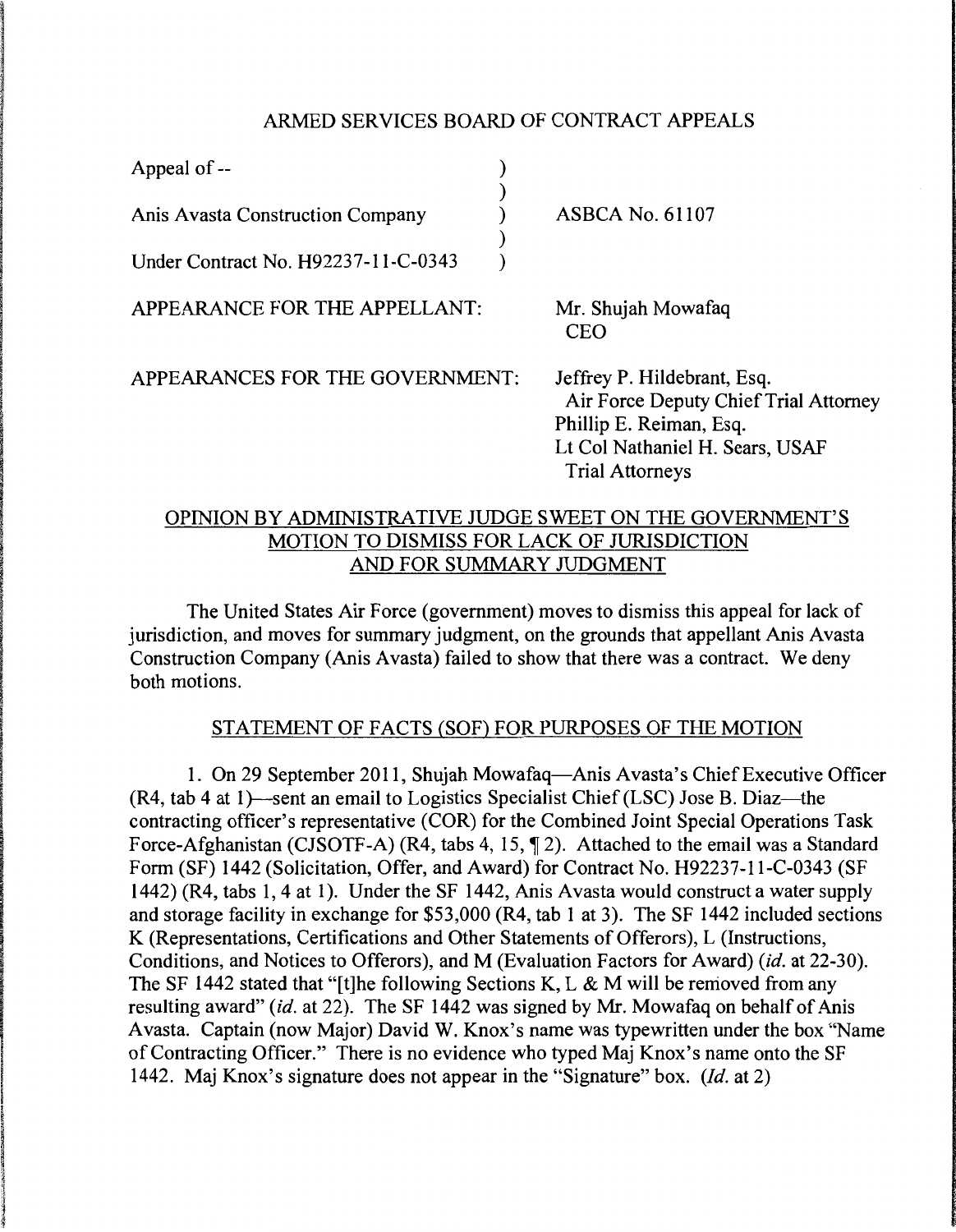2. Mr. Mowafaq alleges that "[d]ue to [the] rush of the projects Mr. Chief Diaz forgot to send the signed copy of the mentioned contract" (R4, tab 8). Both Maj Knox and LSC Diaz declare that they have no records regarding SF 1442 (R4, tab 15,  $\P$ 4, tab 16,  $\P$ 6). They also declare that they have no independent recollection that the government awarded Contract No. H92237-11-C-0343 to Anis Avasta (R4, tab 15,  $\P$  5, tab 16,  $\P$  6).

3. On 2 October 2011, Mr. Mowafaq emailed LSC Diaz. Mr. Mowafaq stated, "[s]till I did not received [sic] the signed page from you. Please let me know back." (R4, tab 4 at 2).

4. LSC Diaz responded by sending Mr. Mowafaq via email a 2 October 2011 notice to proceed (NTP) (R4, tab 4 at 2). The NTP was on CJSOTF-A letterhead. The NTP stated that "[y]ou are hereby notified to proceed with the performance required by the terms of the subject contract on 07 Oct 2011." The NTP contained Maj Knox's typewritten name, but not his signature. (R4, tab 6 at 1)

5. Anis Avasta claims that it performed the work, but was not paid (R4, tab 8 at 1). Both Maj Knox and LSC Diaz declare that they have no independent recollection that Anis Avasta ever completed the work, or that the government ever accepted the work (R4, tab 15,  $\P$  5, tab 16,  $\P$  6).

6. Anis Avasta was not an approved vendor in the Joint Contingency Contracting System (JCCS)<sup>1</sup>—and did not have any record of activity—until 20 November 2016  $(supp. R4, tab 17, \P 8).$ 

7. On 6 February 2017, Anis A vasta submitted a claim to the contracting officer (CO) for \$53,000 (R4, tab 8).

8. The CO issued a final decision denying Anis Avasta's claim (R4, tab 10). Anis Avasta timely appealed to this Board.

<sup>&</sup>lt;sup>1</sup> The government uses the JCCS to vet foreign companies (supp. R4, tab 18 at 13).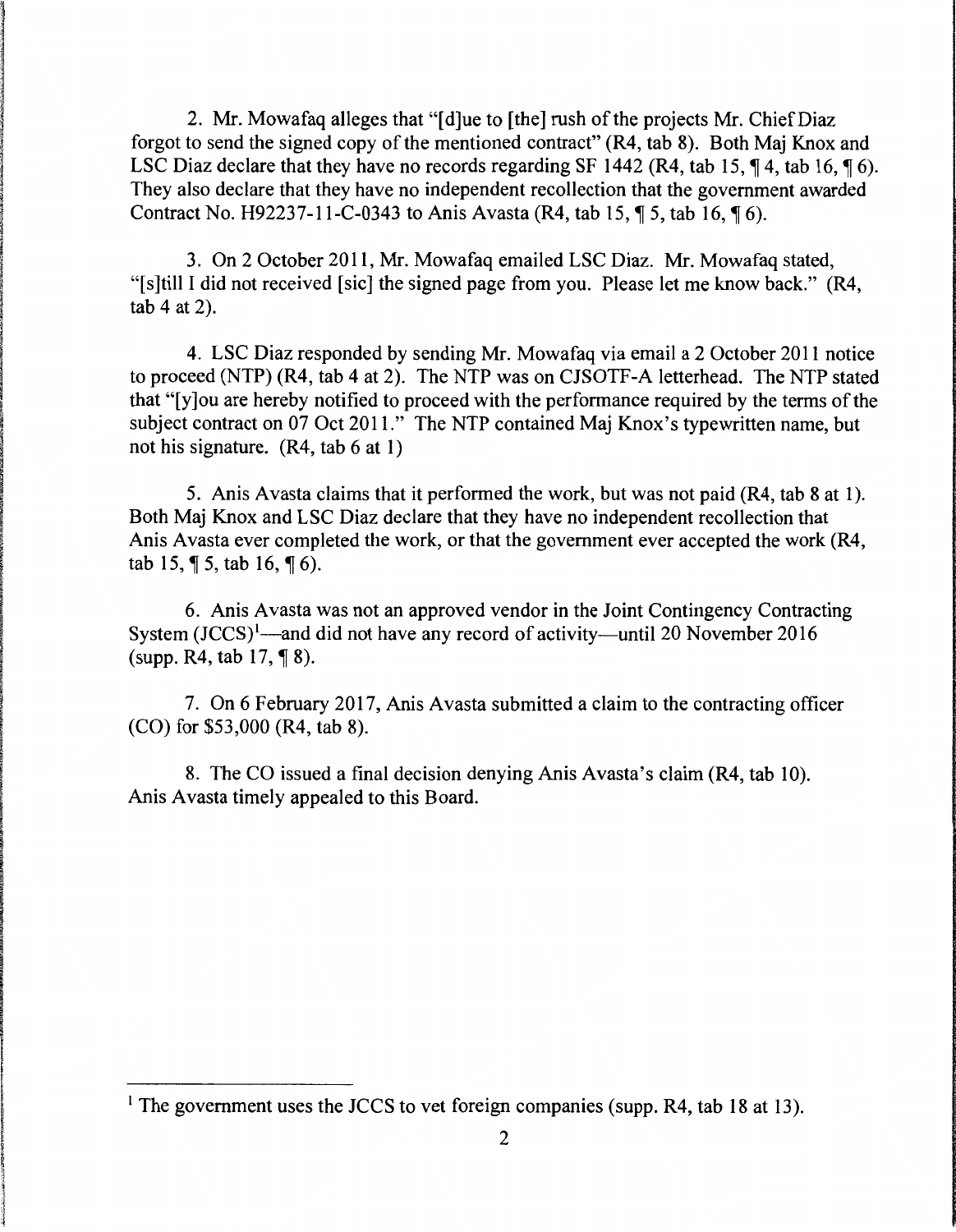### DECISION

#### *I. Summary Judgment Standard2*

We will grant summary judgment only if there is no genuine issue as to any material fact, and the moving party is entitled to judgment as a matter of law. *Celotex Corp.* v. *Catrett,* 477 U.S. 317, 322-23 (1986). All significant doubt over factual issues must be resolved in favor of the party opposing summary judgment. *Mingus Constructors, Inc.* v. *United States,* 812 F.2d 1387, 1390-91 (Fed. Cir. 1987). In deciding summary judgment motions, we do not resolve controversies, weigh evidence, or make credibility determinations. *Anderson* v. *Liberty Lobby, Inc.,* 477 U.S. 242, 255 (1986). Moreover, we draw all reasonable inferences in favor of the non-movant. *Id.* A genuine issue of material fact arises when the non-movant presents sufficient evidence upon which a reasonable fact-finder, drawing the requisite inferences and applying the applicable evidentiary standard, could decide the issue in favor of the non-movant. C. *Sanchez* & *Son, Inc.* v. *United States,* 6 F.3d 1539, 1541 (Fed. Cir. 1993).

### *II. There Is a Genuine Dispute as to Whether There Was a Contract*

The requisite elements of a government contract are a mutual intent to be bound (including an unambiguous offer and acceptance) consideration, and authority on the part of the government representative to bind the government. *First Commerce Corp.* v. *United States,* 335 F.3d 1373, 1380 (Fed. Cir. 2003). While common business prudence suggests the benefits of reducing an agreement to a signed writing in order to avoid later disputes as to whether an agreement was reached, such agreements do not need to be reduced to a signed writing in order to be binding on the parties. *Electrospace Corp.,* ASBCA No. 14520, 72-1 BCA 19455 at 43,926. As the United States Supreme Court has stated, "It makes no difference that the contract was not formally signed.... Their formal execution...was not essential to the consummation of the contract." *United States v. Purcell Envelope Co.,* 249 U.S. 313, 319 (1919); *see also Escote Mfg. Co.* v. *United States,* 169 F.

<sup>&</sup>lt;sup>2</sup> While the government moves to dismiss for lack of jurisdiction and for summary judgment (gov't mot. at 1), it is more appropriate to analyze the motion as a motion for summary judgment. In terms of a motion to dismiss, an appellant "need only make a non-frivolous allegation" of a contract to establish the Board's jurisdiction. *Leviathan Corporation,* ASBCA No. 58659, 16-1BCAif36,372 at 177,294; *Engage Learning, Inc.* v. *Salazar,* 660 F.3d 1346, 1353 (Fed. Cir. 2011). "This burden does not require appellant to prove that a contract actually exists, as that question goes to the merits of appellant's claim rather than the Board's jurisdiction." *Black Tiger Company*, ASBCA No. 59189, 16-1 BCA 136,423 at 177,570. Here, Anis Avasta met that low burden, alleging that it "has officially received contract award, contract NTP and direction from contracting officer and contracting officer representative to start the work" (compl.  $\P$  6).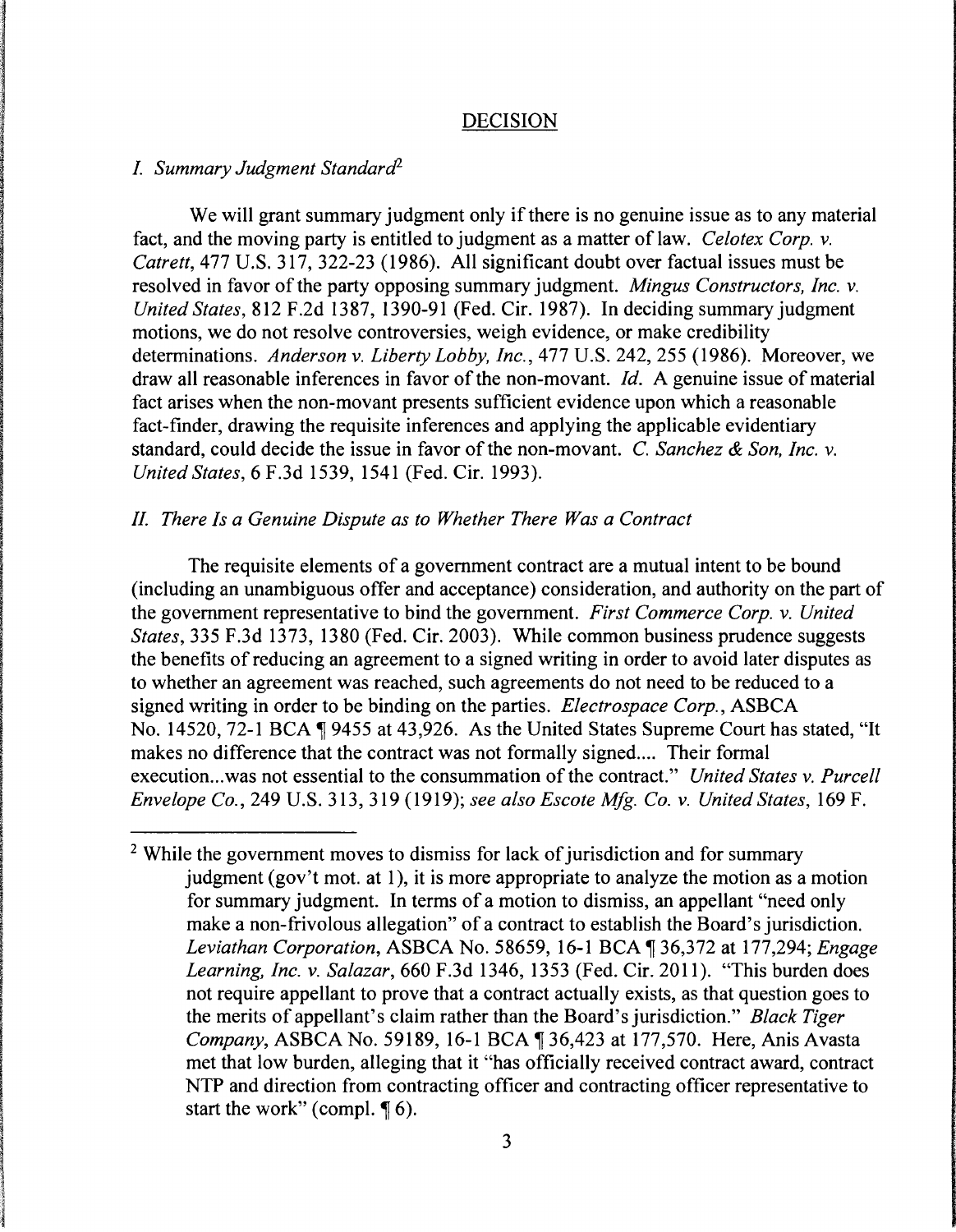Supp. 483, 487-88 (Ct. Cl. 1959) (holding that there was a valid contract, even though the CO did not sign the acceptance, where his typewritten name appeared on the acceptance). Thus, as the Postal Service Board of Contract Appeals has summarized:

> Courts, as well as the General Accounting Office, have long indicated a willingness to accept other than a handwritten signature on executory documents such as bid proposals. *See Ohl* & *Co. v. Smith Iron Works,* 288 U.S. 170, 176 (1932) (initials); *Benedict v. Lebowitz,* 346 F.2d 120 (2nd Cir. 1965) (typed name); *Tabas v. Emergency Fleet Corporation,* 9 F.2d 648, 649 (E.D. Penn., 1926) (typed, printed or stamped signatures).... What is necessary is evidence of an intent to be bound.

*Regional Trucking, Inc., PSBCA No.* 3918, 97-1 BCA  $\P$  28,733 at 143,404.

Here, the government argues that the facts that the SF 1442 included sections K, L, and M, but not a CO signature, suggests that the SF 1442 was a solicitation document (gov't mot. at 5). As an initial matter, while there is no CO signature on the SF 1442, his name is typed on the SF 1442. There is no evidence as to who typed the CO's name onto the SF 1442. (SOF  $\P$  1) If an authorized government representative—namely the CO—typed the CO's  $\overline{ }$ name onto the SF 1442, a reasonable fact-finder could infer an intent to be bound because a signature is not necessary to show an intent to be bound. *Electrospace*, 72-1 BCA ¶ 9455 at 43,926; *Purcell Envelope,* 249 U.S. at 319; *Escote,* 169 F. Supp. at 487-88; *Regional Trucking, 97-1 BCA* 128,733 at 143,404.

More significantly, even if the government were correct that the SF 1442 was a solicitation document, there still would be a genuine issue of material fact as to whether the government subsequently accepted that offer. A reasonable fact-finder could infer that the government intended to be bound by the SF 1442 from the fact that the COR responded to an inquiry from Anis Avasta about the lack of a signature on the SF 1442 by sending Anis Avasta an NTP (SOF  $\P$ ] 3-4). The fact that the CO did not sign the NTP is relevant to the issues of acceptance and authority (SOF  $\P$  4). However, the lack of a CO signature does not preclude a reasonable fact-finder from inferring an intent to be bound. *Electrospace,* 72-1 BCA if 9455 at 43,926; *Purcell Envelope,* 249 U.S. at 319; *Escote,* 169 F. Supp. at 487-88; *Regional Trucking, 97-1 BCA*  $\sqrt{28,733}$  at 143,404. On the contrary, it is reasonable to infer from the facts that the NTP was on CJSOTF-A letterhead, and contained the CO's typewritten name, that the government intended to be bound (SOF  $\P$  4).

The government also argues that the fact that Anis Avasta was not in the JCCS at the time of the purported award suggests that the government did not intend to be bound (gov't mot. at 5-6). For purposes of deciding the government's motion for summary judgment, we must draw all reasonable inferences in favor of Anis Avasta. *Liberty Lobby,*